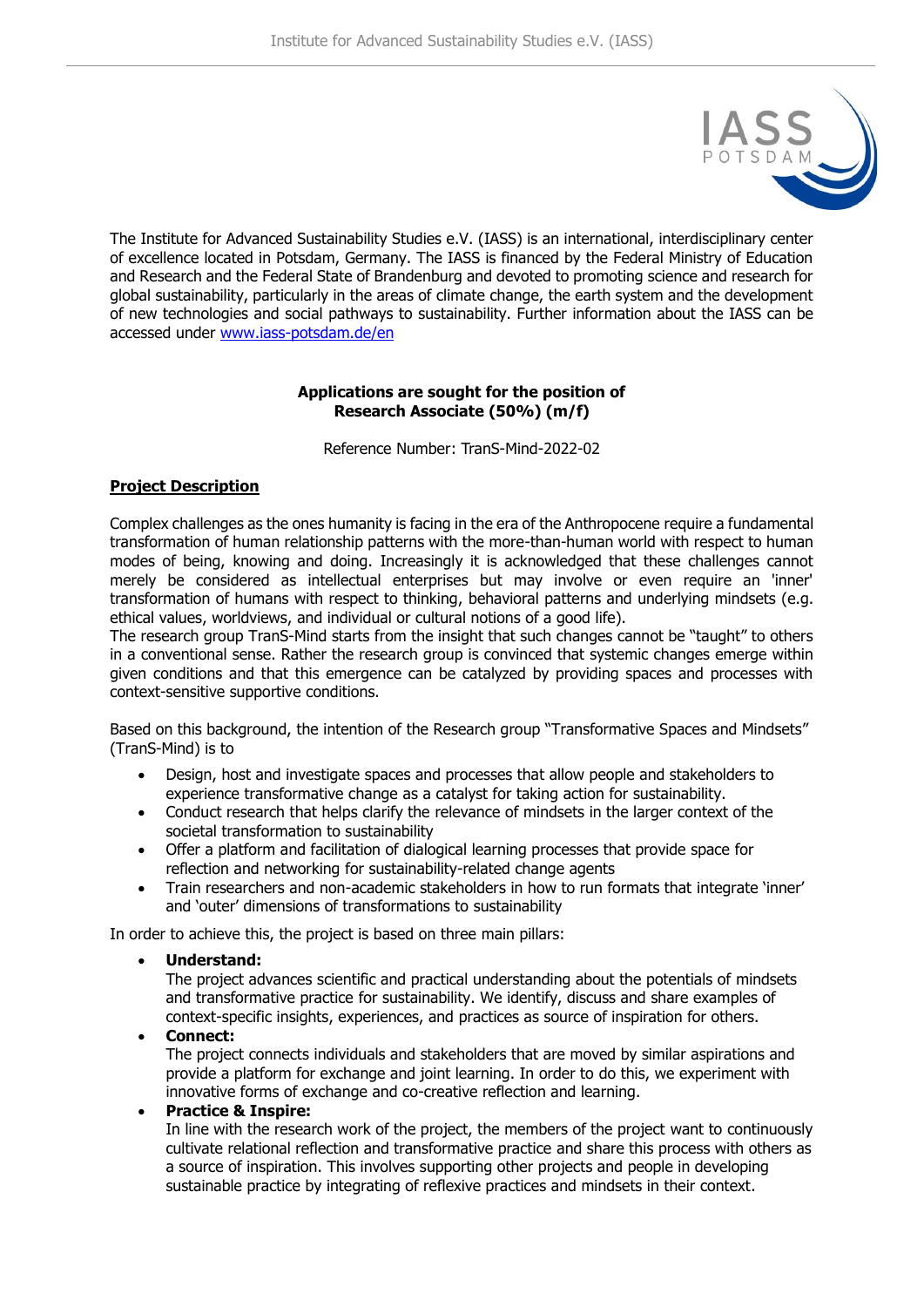

We are currently looking for **a Research Associate (50%)** to complete our team.

You are matching our team if you are motivated to explore modes of relational change in an academic context oriented towards socio-ecological transformation.

### **Tasks**

The successful applicant will be responsible for the following key tasks:

- Observing and evaluating the processes designed and hosted by the TranS-Mind research group incl. cooperation with researchers from inside and outside IASS
- (Co-)Designing and coordinating a transdisciplinary network as a community of transdisciplinary research practice
	- o Harvesting, evaluating, and sharing the process dynamics and results
- Contributing to academic publications about transformative spaces and processes such as the ones co-designed and hosted by the successful applicant
- Further development and curation of the project's website and online database;

## **Qualification**

- The candidate has completed an M.A. in a relevant scientific field of studies (sustainability sciences, environmental studies, qualitative social science, (social) psychology etc.)
- The candidate is familiar with key concepts and literature in the fields of transdisciplinarity and transformation research, particularly with respect to the connection of inner transformation and sustainability / mind-behaviour-gap / transformative practices
- The candidate has practical experiences in (co-)hosting and evaluating reflexive and dialogical group formats (incl. e.g. systemic coaching formats) both physically and online.
- Proven effectiveness as a team worker;
- Preferably fluent in both English and German.
- Other relevant assets include:
	- o Knowledge of and contact to potentially relevant case studies and stakeholder networks (in Germany and/or other countries);
- Minimum previous work experience: 1-3 years

#### **Personality**

We are looking for a new team member who

- Is grounded in a research perspective and at the same time genuinely honoring the diversity of forms of transdisciplinary knowing and meaning making
- is able and willing to actively identify and take responsibilities as part of the group and managing the own commitments realistically and responsibly
- is sensitive for subtle inter-personal group dynamics and his/her own role in these
- brings a high interest and awareness for conscious self-development